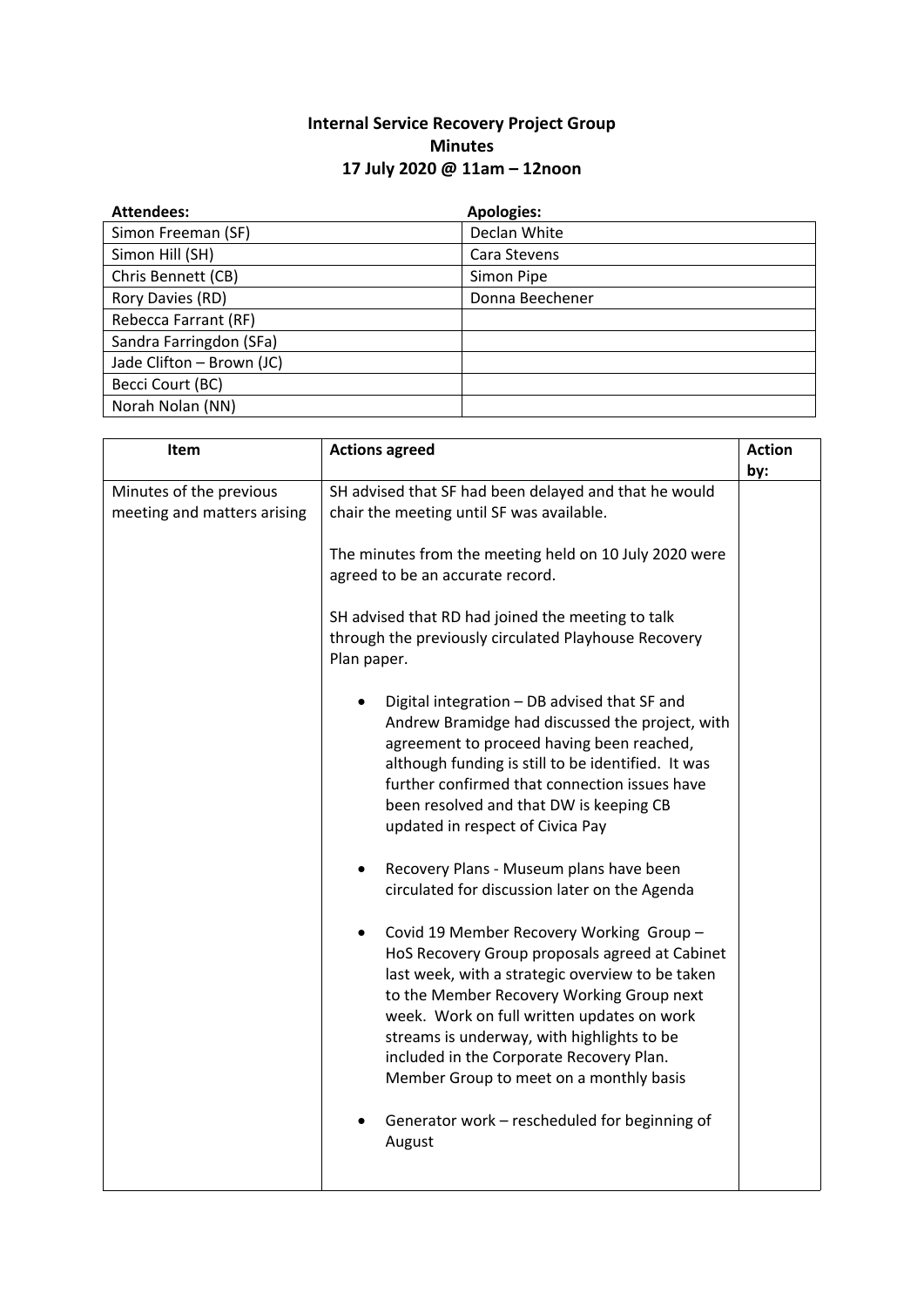| Hand sanitiser units $-$ in place with positive<br>$\bullet$<br>feedback having been received<br>Contact Harlow - public opening had proven to<br>be successful. Discussions taking place around<br>visitors to the Civic being asked to wear face<br>coverings. The view is that we would request<br>that the public wear face-coverings, in line with<br>Government guidelines, and that it would be<br>good practice if staff in the public area wear<br>them as well.<br>Office Accommodation – previously circulated<br>$\bullet$<br>feedback from the recent accommodation sub-<br>group was outlined and discussed. It was noted /<br>agreed that:-<br>There is a need for a strategic steer in<br>$\circ$<br>respect of a date to work towards in<br>order to inform the work of the group<br>It was confirmed that, for the time-being,<br>$\circ$<br>staff are still being asked to work from<br>home where possible.<br>It was agreed that the group work using<br>$\circ$<br>current desk plans and identify Covid<br>compliant work spaces for those staff<br>that are already / wish to return to the<br>workplace.<br>There was discussion around DSE<br>$\Omega$<br>assessments for staff currently working<br>from home. It was agreed that Managers<br>encourage teams to complete the Health<br>and Safety form available on Kaonet<br>and, if any issues are identified, these<br>should be forwarded to Health and<br>Safety. It was, however, noted that there<br>are capacity issues within the H&S team<br>There was a suggestion that a Health and<br>$\circ$<br>Wellbeing section be added to the DSE<br>form. |
|------------------------------------------------------------------------------------------------------------------------------------------------------------------------------------------------------------------------------------------------------------------------------------------------------------------------------------------------------------------------------------------------------------------------------------------------------------------------------------------------------------------------------------------------------------------------------------------------------------------------------------------------------------------------------------------------------------------------------------------------------------------------------------------------------------------------------------------------------------------------------------------------------------------------------------------------------------------------------------------------------------------------------------------------------------------------------------------------------------------------------------------------------------------------------------------------------------------------------------------------------------------------------------------------------------------------------------------------------------------------------------------------------------------------------------------------------------------------------------------------------------------------------------------------------------------------------------------------------------------------------------------|
|                                                                                                                                                                                                                                                                                                                                                                                                                                                                                                                                                                                                                                                                                                                                                                                                                                                                                                                                                                                                                                                                                                                                                                                                                                                                                                                                                                                                                                                                                                                                                                                                                                          |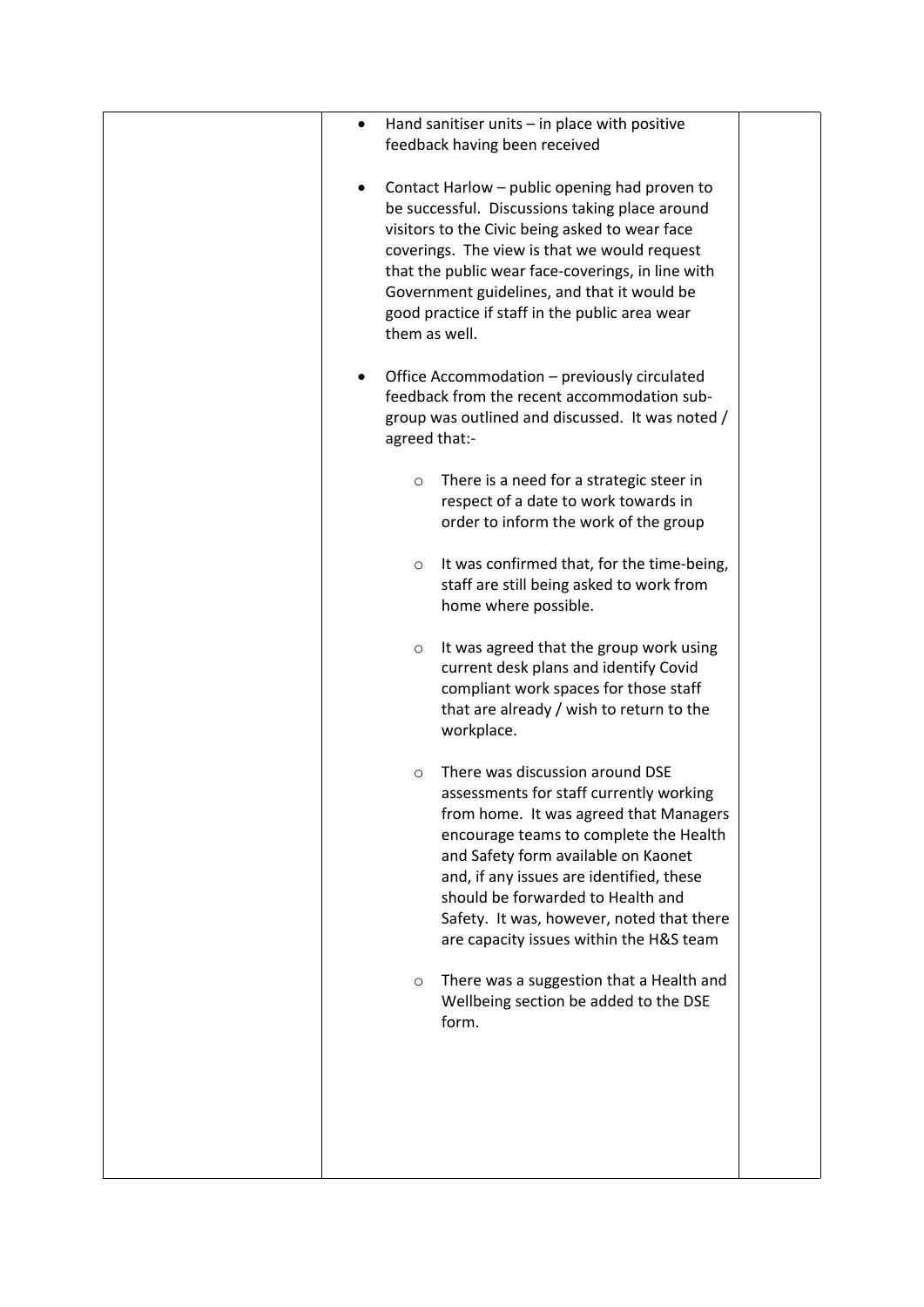| 2. Update on Action Plan - | Focus today to be on the Museum, Playhouse,                                                                                                                                                                                                                                                                                                                                                                                                                                                                                                                                                                                                                                                                                                                                                                                                                                                                                                                                                                                                                                                                                                                                                                                                                                                                                                                                                                                                                                                                                                                                                                                                                                                                |           |
|----------------------------|------------------------------------------------------------------------------------------------------------------------------------------------------------------------------------------------------------------------------------------------------------------------------------------------------------------------------------------------------------------------------------------------------------------------------------------------------------------------------------------------------------------------------------------------------------------------------------------------------------------------------------------------------------------------------------------------------------------------------------------------------------------------------------------------------------------------------------------------------------------------------------------------------------------------------------------------------------------------------------------------------------------------------------------------------------------------------------------------------------------------------------------------------------------------------------------------------------------------------------------------------------------------------------------------------------------------------------------------------------------------------------------------------------------------------------------------------------------------------------------------------------------------------------------------------------------------------------------------------------------------------------------------------------------------------------------------------------|-----------|
| Key Actions (RF)           | Playgrounds and Sports facilities.                                                                                                                                                                                                                                                                                                                                                                                                                                                                                                                                                                                                                                                                                                                                                                                                                                                                                                                                                                                                                                                                                                                                                                                                                                                                                                                                                                                                                                                                                                                                                                                                                                                                         |           |
|                            | Playhouse<br>Prior to outlining the previously circulated report, RD<br>advised that the Government have now announced that<br>Covid-safe indoor performances may commence in<br>August.<br>The previously circulated document was outlined and<br>discussed. It was noted / agreed that:-<br>Plan split into two phases:-<br>Outdoor performances<br>$\circ$<br>Artistic programme<br>$\circ$<br>Socially distanced performances in the main<br>auditorium are largely not financially viable<br>Studio spaces - focus on giving young people the<br>$\bullet$<br>opportunity to attend their classes. All classes<br>will be professionally risk assessed and managed<br>Café bar - to open with appropriate measures in<br>٠<br>place, which were outlined<br>Pantomime - decision to made in August, in line<br>with Theatres nationally<br>Passing areas in the foyer / bar area to be<br>$\bullet$<br>managed by security staff<br>Track and trace - although performances are<br>٠<br>ticketed and contact details available for the lead<br>customer, it is recognised that the party may<br>contain visitors for whom no contact details are<br>available. This information will therefore be<br>requested. For un-ticketed events, slips will be<br>provided along with locked ballot boxes to post<br>them in.<br>Progression of the report, if agreed by this group,<br>to go to SMB Recovery Group for final decision.<br>Following discussion, the following decisions were<br>reached:-<br>Studio hires - agreed, subject to SMB approval<br>Café - agreed, subject to SMB approval<br>RD to report back into this group and corporate<br>group in the next couple of weeks as to progress. | <b>RD</b> |
|                            |                                                                                                                                                                                                                                                                                                                                                                                                                                                                                                                                                                                                                                                                                                                                                                                                                                                                                                                                                                                                                                                                                                                                                                                                                                                                                                                                                                                                                                                                                                                                                                                                                                                                                                            |           |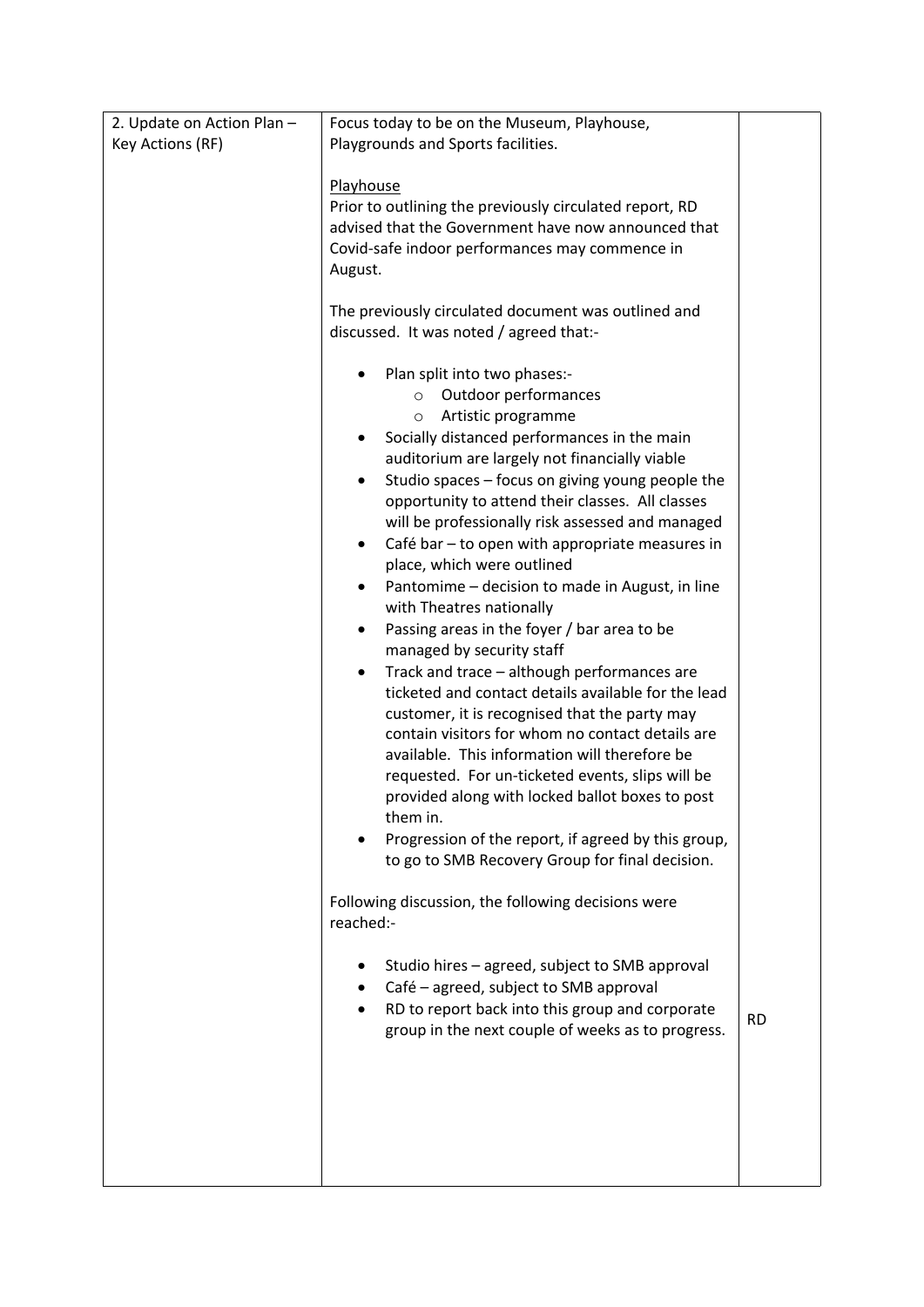|                        | Playgrounds                                                                                                                                                                                                                                                                                                                                                                                                                                                                                                                                                               |                        |
|------------------------|---------------------------------------------------------------------------------------------------------------------------------------------------------------------------------------------------------------------------------------------------------------------------------------------------------------------------------------------------------------------------------------------------------------------------------------------------------------------------------------------------------------------------------------------------------------------------|------------------------|
|                        | NN gave an update on progress towards re-opening the                                                                                                                                                                                                                                                                                                                                                                                                                                                                                                                      |                        |
|                        | playgrounds to date. It was noted/agreed that:-                                                                                                                                                                                                                                                                                                                                                                                                                                                                                                                           |                        |
|                        | Health and Safety inspections ongoing<br>٠<br>Risk Assessment now in place for both the<br>$\bullet$<br>playgrounds and Skate Park<br>Have spoken to both Jane and Glen regards<br>timescales<br>Press release drafted and to go to SF for approval<br>Signage drafted and ready for print<br>٠<br>Any H&S issues identified to be addressed. May<br>$\bullet$<br>result in a delay in those requiring work opening.<br>Signage has been future-proofed, in terms of<br>content, to enable continued use. Agreed that a<br>minimum of two signs per site, plus spares, be | SF                     |
|                        | printed<br>Agreed that the Council look to open as many<br>٠<br>playgrounds as possible, along with the Skate<br>Park, at the end of July<br>Responsibility for playgrounds going forward to<br>be discussed at SMB. SF, Jane Greer and Andrew<br>Bramidge to discuss further outside of this<br>meeting.                                                                                                                                                                                                                                                                 | SF                     |
|                        | <b>Museum Gardens</b>                                                                                                                                                                                                                                                                                                                                                                                                                                                                                                                                                     |                        |
|                        | Playhouse volunteers to help out initially<br>$\bullet$<br>Toilet facility issues - resolved.<br>٠<br>Only outstanding issue to be resolved is the need<br>$\bullet$<br>to wear face-masks and this is currently being<br>looked into                                                                                                                                                                                                                                                                                                                                     |                        |
|                        | The plan was subsequently agreed, with SF to review<br>again and go to SMB with the recommendation that the<br>gardens re-open the week after next, with changing<br>guidelines being adhered to.                                                                                                                                                                                                                                                                                                                                                                         | SF                     |
|                        | Accommodation                                                                                                                                                                                                                                                                                                                                                                                                                                                                                                                                                             |                        |
|                        | Strategic steer to be sought at next weeks' SMB<br>in respect of timings.<br>Agreed that the sub-group, for the time-being,<br>work on utilising the current facilities and<br>numbers that can safety be accommodated and<br>work back from there.                                                                                                                                                                                                                                                                                                                       | SF                     |
| 3. Update on IT issues | In DW's absence, RF advised that a meeting with both<br>DW and SF is scheduled for next week to discuss<br>telephony.                                                                                                                                                                                                                                                                                                                                                                                                                                                     | SF / RF /<br><b>DW</b> |